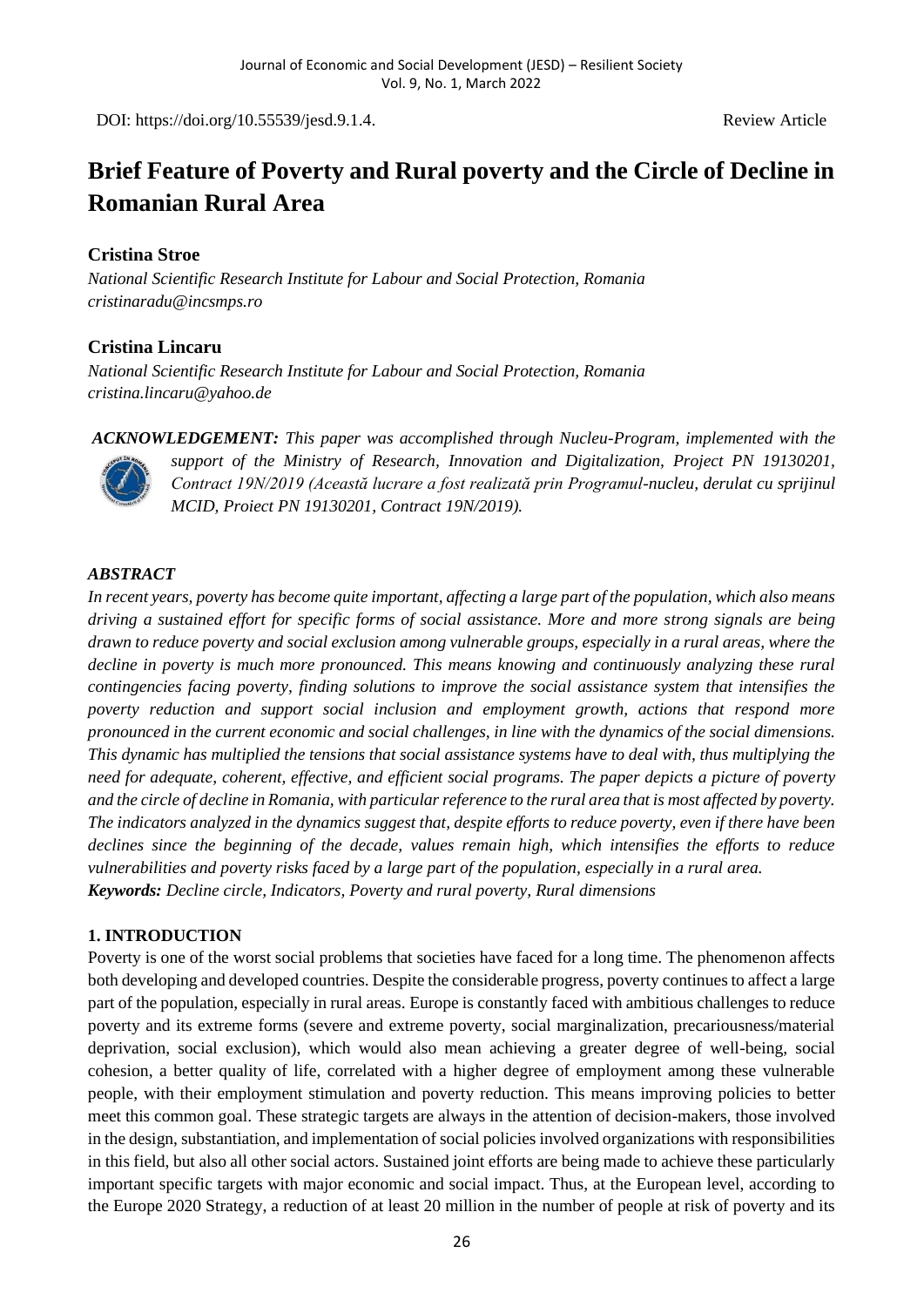severe and extreme forms has been considered. In this sense, the fight to reduce poverty and its extreme forms is one of the central objectives of the European Union, implicitly also at the national level. This is an assiduous goal present in all current strategy documents. Thus, European social security systems have undergone major reforms, and social inclusion has always been a leitmotif of national policies, focusing on ways to include vulnerable persons, to reduce poverty and social exclusion, especially by including activation elements in social assistance policies. The priority given to social inclusion is the result of a shift in the focus on poverty alleviation towards promoting social and occupational inclusion and social cohesion. These targets must be kept in mind, the picture of poverty must always be known, to build and/or improve real, effective, and efficient measures to reduce these social risks. The pulse of poverty and social exclusion must be constantly monitored, and these feedbacks are particularly important not only in the ongoing evaluation and monitoring, in improving policies, but also in poverty alleviation and thus achieving European and national goals.

#### **2. NATIONAL CONTEXT**

At the national level, by 2020, according to the National Strategy on Social Inclusion and Poverty Reduction, a reduction by 580 thousand people of people living in poverty is expected. According to the half-yearly country report published in March 2018 by the European Commission, Romania has already reached the assumed threshold of reducing the number of people exposed to the risk of poverty and social exclusion (European Commission, European Semester 2018, 64/76). Although Romania has reached its target of reducing the number of people at risk of poverty and social exclusion, the latest European Commission country Reports show an alarming increase in poverty, especially among children and young people, but also among households with dependent children, as well as those in a rural area, where poverty continues to reach high values. European and national strategies also take into account rural areas, so through its rural development policies, it is desirable to intensify efforts to support these rural areas to cope with multiple economic and social challenges. The local focus is justified by the spatial concentration of poverty and poor communities subject to marginalization and social exclusion, so area interventions must be seen as integrated into a participatory development framework to overcome inequalities and growing challenges. According to Eurostat data, over 31% of Romania's population was exposed to the risk of poverty and social exclusion (over 6 million people), while in a rural area there were 44.3% (over 3.78 million people), and in cities and suburbs, the percentage reached almost 28% (almost 1.5 million people). In large cities/metropolises, poverty affects 14.5% of the population in 2019. According to the Memorandum of understanding for the approval of the National Strategy on Social Inclusion and Poverty Reduction, poverty is 3 times more prevalent in rural than in urban areas, while 1 in 2 children in a rural area are in poverty, over 90% of working poor people are located in rural, 95% have at most high school education, and approx. 37% are affected by material deprivation. All these data suggest that people in the rural area face high risks of poverty. Despite declines since 2015, these impoverishment risks of the population, especially young people, children, people with low educational level, households with children or single parents, etc. - all these vulnerable groups continue to put great pressure on the individual, households, community, and also on the protection and social assistance systems.

#### **3. SPECIFIC CONTEXT**

Bertolini (2019) considers the problem of poverty unresolved, including in developed countries. The positive effects of interventions in rural agricultural and social policies have failed to eliminate "the cumulative negative effects of the vicious circle of the labor market, demography, education and isolation" (Bertolini, 2019, 1), emphasizing "the role of coordination between top-down with location-based policies". Cord (2002) argues the importance of developing strategies to reduce rural poverty regardless of the country's developmental stage. Ravallion (2007) estimates that "75% of the global poor live in poor rural areas and, worse, if current trends continue, the share of the poor will not fall below 50% by 2035". The need for new policy approaches is argued by Cord (2002, pp. 67), through the specific and universal characteristics of rural poverty: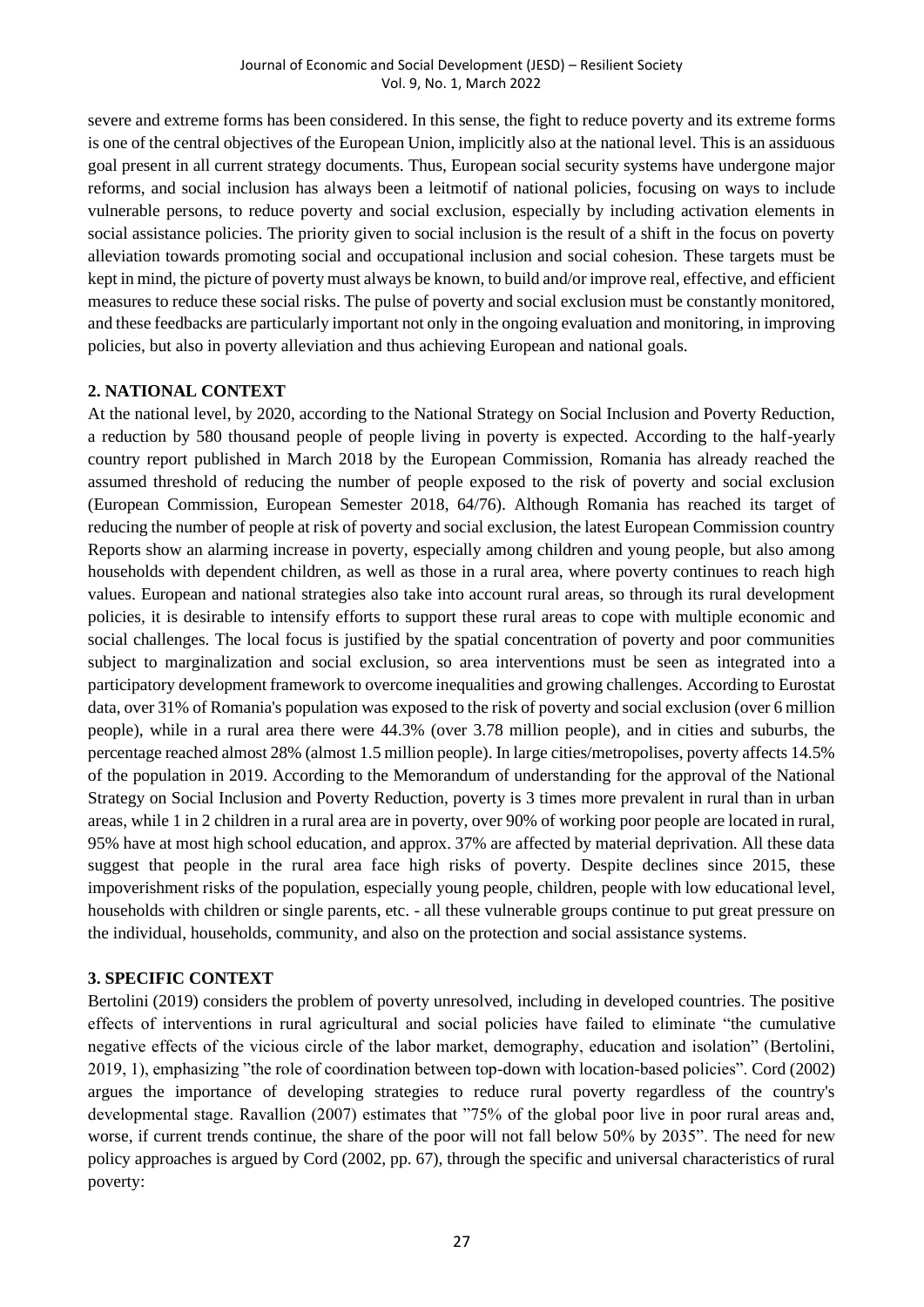- A strong reliance on the natural resource base to sustain livelihoods, which has led to: (1) a high-risk environment for households, given their vulnerability to climatic fluctuations, plant and animal disease, price fluctuations, and macroeconomic policy shifts (for example, devaluation, interest rates, and so forth); (2) seasonal incomes and food supply; (3) heterogeneous agricultural production and investment strategies; and (4) limited growth opportunities, given the low and relatively inelastic demand for food products as national incomes rise;
- A low population density and geographic constraints, which have led to high transaction costs
- and reduced access to physical and social infrastructure;
- An informal economy, which makes it more difficult for policymakers to influence local labor markets and to provide targeted social protection or other support based on income criteria;
- Cultural and linguistic differences, which have often led to limited voice in national and even
- local decision-making processes, especially in remote areas;
- An important role for women in the economy that is often not recognized in rural income-generating programs or women's access to social services".

#### **3.1. OECD Model of the decline cycle for rural areas**

Poverty is relative, multidimensional, and gradual (Atkinson et al, 2002) and has many nuances. Khan argues that "The causes of rural poverty are complex and multidimensional. They involve, among other things, culture, climate, gender, markets, and public policy. Likewise, the rural poor are quite diverse both in the problems they face and the possible solutions to these problems. This pamphlet examines how rural poverty develops, what accounts for its persistence, and what specific measures can be taken to eliminate or reduce it" (Khan, 2001). The European Commission (2008) notes that rural areas tend to show poorer economic performance. This aspect is also reinforced by the OECD model of the decline circle for low-performing rural areas (OECD, 2006) – model shown in Figure 1. The cycle of poverty begins with a *low population density*, which, according to the OECD, is a fundamental feature that characterizes rural areas, as opposed to non-rural ones (urban spaces). This element generates a *lack of critical mass for services and infrastructure*, which in turn leads to a lower rate of *business creation* and, consequently, *fewer jobs*. These shortcomings in the labor market stem from *migration flows*, which, combined with an *aging population*, further reduce *population density*, thus closing the "circle of decline." In approaching the new rural paradigm, the OECD (2006) proposes a policy orientation to job creation rather than to sectors, with the new focus on the intervention being on investment rather than subsidies.



*Figure 1. OECD Model for the Circle of decline regarding the rural area with low economic performance (Source: OECD, 2006. The new rural paradigm: policies and governance)*

The European Commission (2008) also identifies in the EU the problem of depopulation in less-favored areas (LFAs). These LFAs are locations that usually have major accessibility issues (e.g. mountains, etc.). SERA/ERSA satellite data (2006) illustrated that " many of the most remote rural areas are still depopulated or dependent on agriculture; they still face problems of lower levels of income and employment rates, higher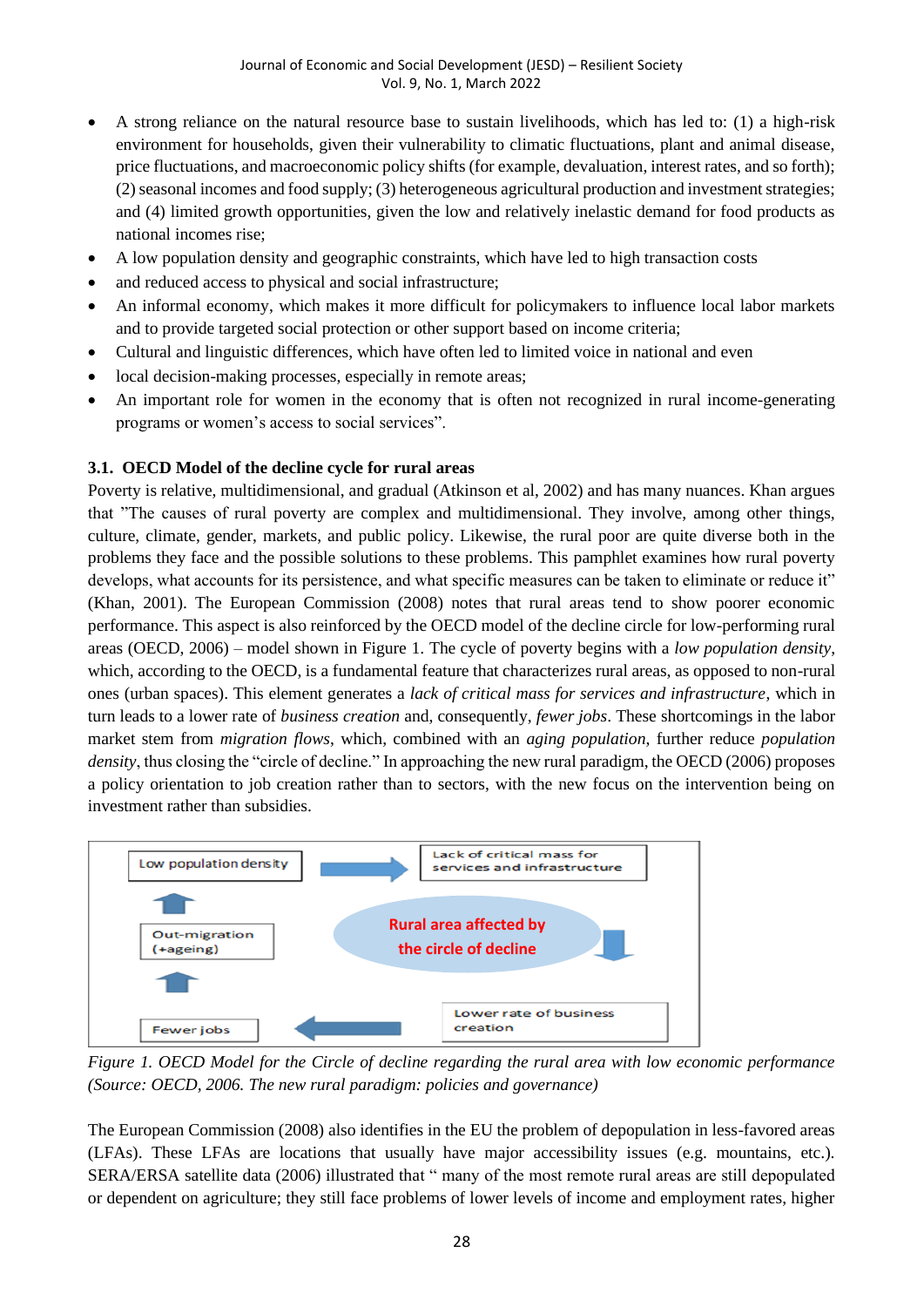unemployment rates, weaknesses in skills and human capital -especially in agricultural sector and food processing industry-, unfavorable demographic situation, lack of opportunities for women and young people, slower development of the tertiary sector. Those areas will face in perspective heavier challenges as regards growth, jobs, environment, even if the disadvantage connected to location does not necessarily per se transform LFAs into poor rural areas. For example, many mountain areas of France and Italy have registered a notable improvement in their economic conditions thanks to the development of tourism" (European Commission, 2008, 53).

# **4. RURAL POVERTY – THE DYNAMICS OF SOME INDICATORS RELEVANT FOR THE RISK OF RURAL**

### **4.1. Risk of poverty – high risk of poverty in a rural area in the last decade/deceleration of the realization process**

The share of people at risk of poverty earning less than 60% of the median income per equivalent adult has been on an upward trend since 2012, reaching a maximum of 25.4% (2015), then placing in a slight decrease (23.5% in 2018) and increasing slightly in the following year (23.8% in 2019). The event in the last year, the incidence of poverty is high, poverty risk affects a large part of the population, of approx. a quarter nationally and almost 40% in the rural area. Differences between areas of residence are strongly affected from the perspective of people living in poverty, so that in the rural area are found in the last reference year 38% of people living in poverty, compared to almost 20% in town and suburbs and approx. 6% in big cities. In rural areas, the periods of growth alternate with those of decrease of the poverty risk, so that the percentage of people facing poverty starts from 35% in 2007, reaches a maximum of over 40% in 2015, then alternating years of increase with those of decrease.



*Figure 2. People at risk of poverty by a degree of urbanization, 2007-2019 (%) (Source: Eurostat, [ilc\_li43])*

At the level of the last year of analysis in rural areas, there are 38.1% of people living in poverty, which means over 3.25 million rural people are affected by poverty. Practically, in almost 1 and a half decades, it can be appreciated that poverty in a rural area could not be reduced, but, on the contrary, it has seen increasing trends, despite many actions, programs, directions of action, plans, and strategies. On the other hand, even if these actions targeted the development of the rural area, they did not stand out in the significant poverty reduction. This once again confirms that pro-poor growth is not aimed at the poorest people. At the same time, even if there was a slight decrease in the poverty incidence in one year, this was a conjunctural situation, not a sustainable one, which would support the rural population to overcome the state of vulnerability and risk in the face of poverty and associated phenomena.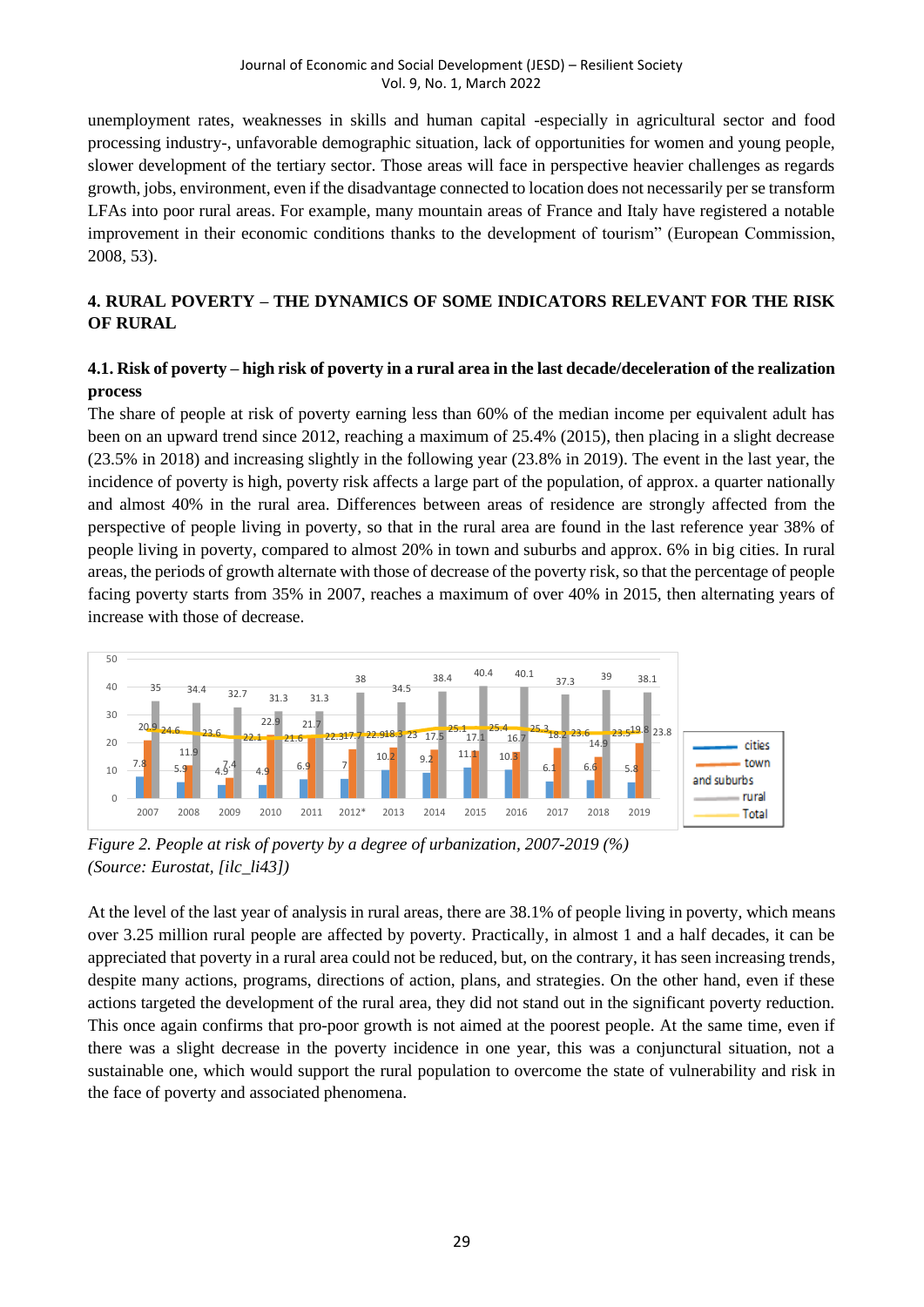# **4.2. Dramatic demographic changes – increase the share of the rural population in total population in the last decade/deceleration of the urbanization process**

The total population residing in Romania decreases by almost 1 million people per decade. The gap between urban and rural areas is increasing, while the urban population is declining by 1.2 million people, and the rural population is declining by 386.8 thousand people. As a result, in the period 2007-2018, the share of the rural population increases by 1.7 pp., from 44.1% in 2003 to 46.2% in 2018.



*Figure 3. Trends in the evolution of the population by urban and rural areas of residence (Source: INS, Tempo online, Resident population on January 1)*

# **4.3. Population aging**

The population aging is indicated by the negative dynamics of the natural growth rate, the increase of the permanent population average age, and as a general trend of life expectancy increasing. Even if the trend of population aging in general, there are visible particularities for the rural area that indicate additional risks, and in particular the poverty risk. Thus in rural areas:

- especially after the year 2000, there are negative rates of population growth;
- after 2012, the rural population tends to have a lower average age than in rural areas. In 2017, the average age in rural areas is 40.9 years and in urban areas 41.9 years;
- especially after 2007, life expectancy shows a significant upward trend, but with a large difference between residential areas. Thus in 2007 rural life expectancy was 72 years, 1.3 years less than in urban areas, and in 2017 rural life expectancy increases to 74.2 years, but also increases the difference compared to urban life expectancy at 2.8 years!

The natural population growth rate decreased drastically in the first post-December period, from 3% in 1990 to -2.4% in 1996. Regardless of the urban or rural area, on average this rate decreases in the period 1990-2017 with - 5.5 percentage points, except for Bucharest, which registers only -0.8 pp. The natural growth rate of the population in the urban area shows a tendency to correlate with the shocks in the economy. Before the last crisis (2008, 2013), the natural population growth rate became positive of 0.6% in 2008 and 0.1% in 2013 in the urban area, falling sharply after the shocks mentioned. This process indicates the buffer role of the rural area in ensuring the livelihood of the vulnerable for the employed, indicating migrations from temporary rural to urban movements. In the last 26 years, in the period 1992-2018, the average age of the permanent population decreased by 6.4 years from 35 years in 1992 to 41.4 years in 2018. The aging process is accelerating in the urban area. The average age of the population with urban permanent residence decreased by 9.2 years, and in rural by 3.2 years. This trend is contrary to the large global big cities where people come for work and study and less for housing. The lack of capacity to attract and retain talent, creativity, and youth indicates a low level of competitiveness on the world market for Romania in general and the best cities in particular. This indicator also suggests a low efficiency of the labor market.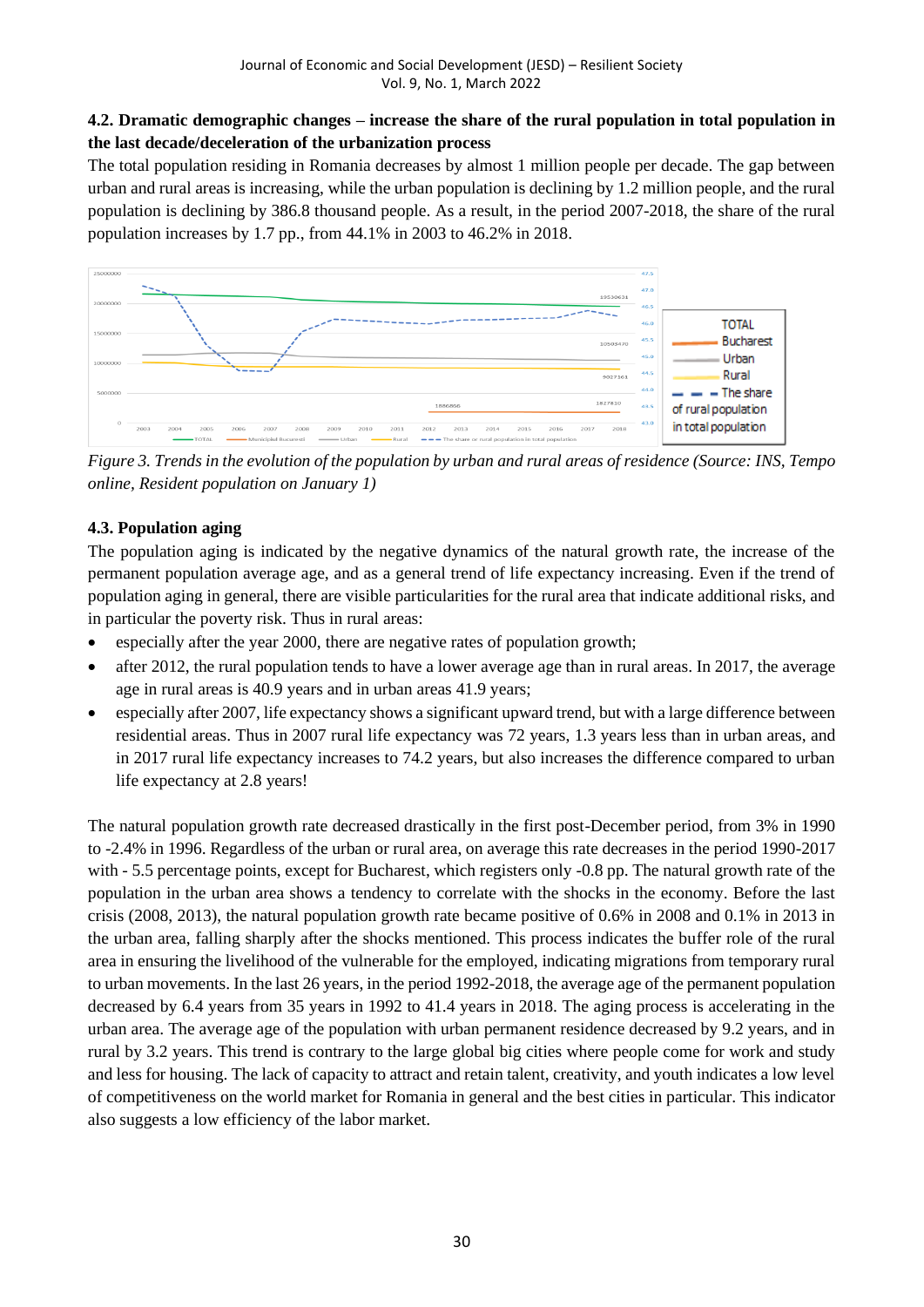

*Figure 4. Natural population growth rate, by urban and rural areas of residence (%) (Source: INS, Tempo online, Natural population growth rate)*

The rhythm of population aging has been maintained for the last decade. The average age of the stable population decreased by 2.6 years, the average age of the urban population decreased by 3.5 years, and in a rural area it decreased by 1.6 years.



*Figure 5. The average age of the resident population, by urban and rural area of residence (Source: INS, Tempo online, Average age of the resident population)*

Life expectancy is growing at a rate comparable to the average age of the resident population. Life expectancy has been steadily rising since 1997. In the 1990-1996 period, there was a declining trend from 69.6 years in 1990 to 68.9 years in 1996. In 2017, life expectancy was 75.7 years, higher by 6.78 years compared to 1997 and higher by 3.12 years compared to 2007. Since 2007, the gap has increased in terms of life expectancy. Before 2007, the life expectancy gap decreased from 1.85 years in 1996 to 1.7 years in 2007. The increase in the effects of globalization and the transition to agglomeration economies lead to an increase in this gap from 1.3 years in 2007 to 2.8 years in 2017, practically indicating an increase in the polarization of the quality of life and implicitly a loss in the economic power of the rural area.



*Figure 6. Life expectancy by urban and rural area of residence (Source: INS, Tempo online, Life expectancy by urban/ rural area)*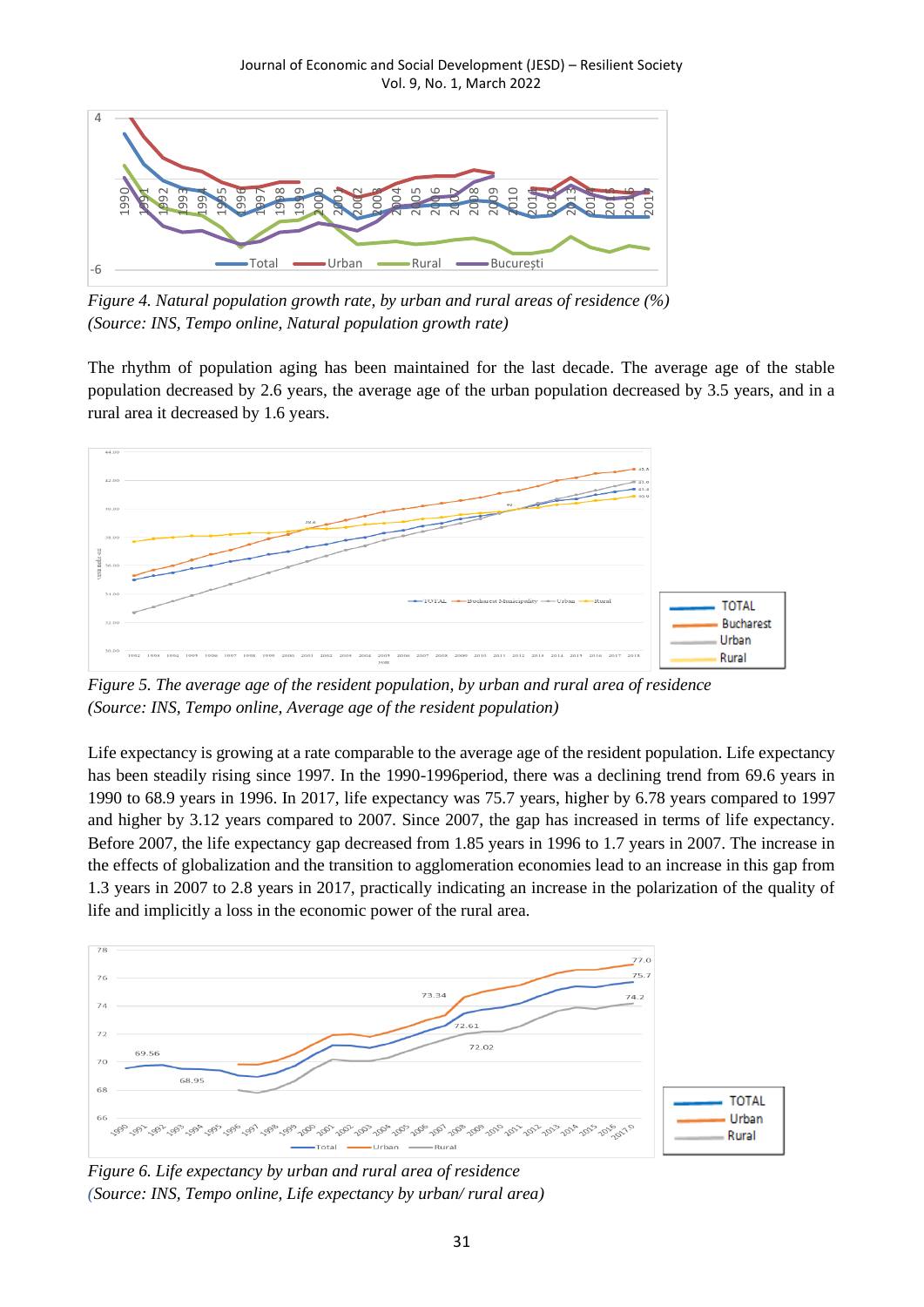In the urban area, male life expectancy is 73.7 years in 2017, 7.58 years higher than in 1996; for women, it is 80.07 years in 2017, 6.3 years higher than in 1996. In the rural area, male life expectancy is 70.59 years in 2017, 6.46 years higher than in 1996; for women, it is 78.2 years in 2017, 5.87 years higher than in 1996. The gender gap (difference in life expectancy between men and women) slowly decreases in urban areas from - 7.65 years in 1996 to -6.28 years in 2017, and in a rural area there is a slower pace, this gap decreases from - 8.2 years in 1996 to -7.61 years in 2017. Life expectancy is divergent depending on the area of residence and gender dimension.



#### women in Bucharest

*Figure 7. Life expectancy by urban and rural area of residence and gender dimension (Source: INS, Tempo online, Life expectancy by urban /rural area and gender dimension)*

#### **4.4. Vulnerability of the family – employment trends**

The general trend in the last two decades is for women to leave the labor market. In the context in which, for the period 2000-2018, life expectancy increases for both sexes by more than 5 years, the length of life in employment decreases, for women by 4 years and for men by 1.1 years. Men tend to be more active in the labor market, illustrated by the growing gap in working life between men and women from 3.3 in 2001 to 6.5 in 2018.



*Figure 8. Duration of working life by gender dimension, 2000-2018 (years) (Source: INS, Tempo online, Duration of working life - annual data)*

# **4.5. Increasing the trend for global labor mobility and the new model of poverty alleviation – increasing the remittances**

In the 1998-2018 period, the presence of globalization on the Romanian labor market becomes evident, especially through the increase of labor mobility, expressed by the migration of Romanian citizens in other countries. Thus, if the resident population on January 1 decreases by 3 million inhabitants from 22.5 million inhabitants in 1998 to 19.5 million inhabitants in 2018, the population (Romanian citizens living in other countries) respectively the population in the diaspora increases by from 200 thousand in 1998 to over 3.4 million Romanian citizens in 2018, according to Eurostat data.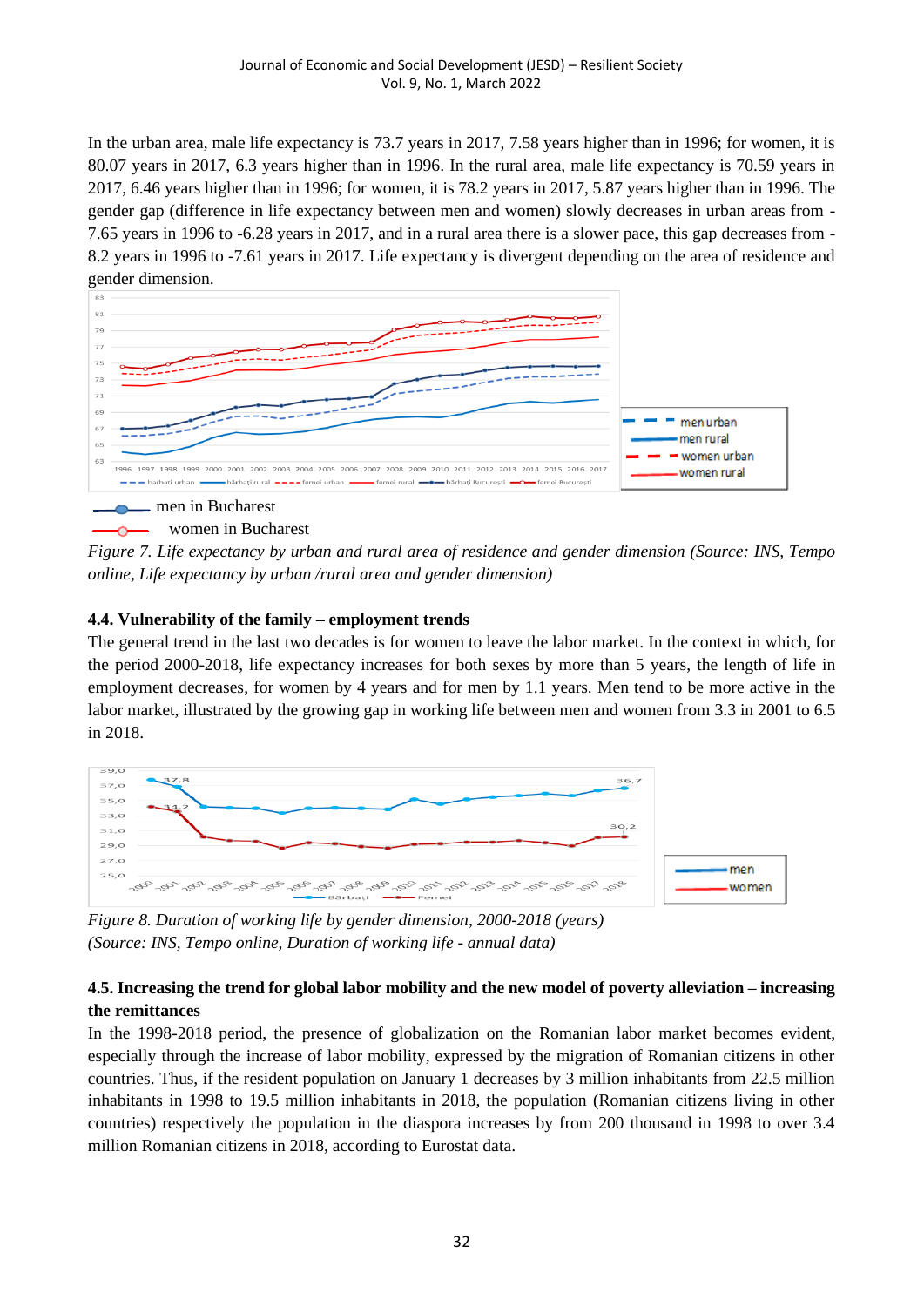The share of Romanian citizens in the diaspora in the total resident population increases from 0.9% in 1998 to 17.6% in 2018. It is important to note that the intensity of the phenomenon accelerates after 2011 when this share is 9.2%.



*Figure 9. Evolution of resident population on January 1 and of the population in the diaspora (Source: Eurostat, Population on 1 January by age group and sex)*

Ketkar & Ratha (2008) highlight the innovative role of remittances in financing development for countries faced with poverty risk. Remittances to Romania of national people in the diaspora become comparable to direct investment funds as a share in GDP since 2013. Thus, the share of direct investment in GDP is 1.85 of GDP, equal to that of remittances in 2013. In 2017 remittances represent 2% GDP.



*Figure 10. Share of the diaspora in the total resident population (Source: Eurostat, Population on 1 January by age group, sex, and citizenship)*

The evolution of the number of working-age population by area of residence and by age groups in the 1996- 2017 period indicates a change of pattern, especially after 2013. Correlating this information, it can be deduced that in the last wave of migration (after 2013), people over the age of 50 have left the country and, with the exception of young people aged 15-24 who are on the verge of entering on the labor market, the population aged 25-49 migrates to urban areas. People in the 25-34 age group indicate a high probability of external mobility for work, regardless of the area of residence (urban/rural).

*Figure following on the next page*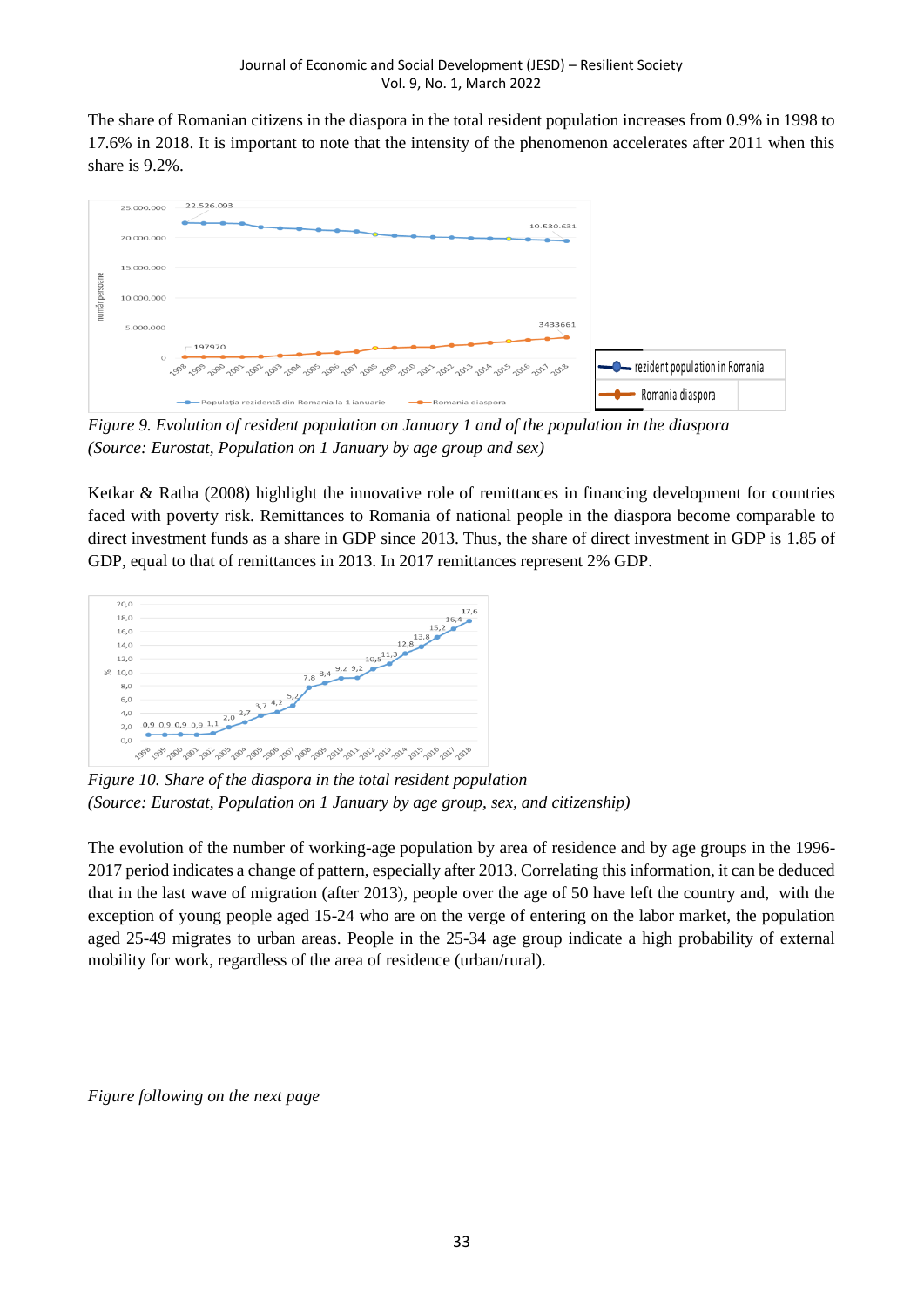#### Journal of Economic and Social Development (JESD) – Resilient Society Vol. 9, No. 1, March 2022



*Figure 11. The share of the working-age rural population in the total population by age groups, 1996-2017 (Source: INS, Tempo online, Active population by age groups)*

# **5. CONCLUSION**

The analysis of these indicators shows that the rural area has increased exposure trends to the risk of generating the circle of decline: an aging population, low density, trends of population loss, which also means the absence of critical mass for services and infrastructure, but also low rates for businesses and enterprises creation and, implicitly, of fewer jobs, this circle generating, sustaining and leading largely to poverty and social exclusion, as OECD model (OECD 2006).

The main problems specific to the rural area are related to a multitude of aspects, starting from the demographic ones; education; labor market; the distance/isolation that makes it difficult for some communities to access public and private services, and therefore poor infrastructure and poor access to basic services. These four categories of problems can interact and generate "vicious circles" that reproduce and amplify the phenomenon of poverty in rural areas (European Commission, 2008; Bertolini, 2019):

- "The demographic vicious circle" begins with an unfavorable demographic situation characterized by a high share of the elderly population, low share of young people, and low population density that negatively affects the economic performance of the rural areas, resulting in low birth rates and high migration, which further worsen the demographic situation. The causes of the aging phenomenon are mainly the decrease in the birth rate, emigration, and the increase in life expectancy as a result of medical progress and the improvement of the quality of life. The phenomenon of aging takes place against the background of emigration, as well as the migration of young people to urban areas and people of retirement age from urban to rural areas. However, the medium- and long-term consequences can be very serious, especially on the labor market, which also attracts related issues such as migration, education, health, housing, poverty, and so on. In order to avoid the unfavorable consequences of demographic aging and migration, given the temporary migration, but especially the permanent one, it is important for the rural areas to have the capacity to make an attractive offer for the integration of new immigrants both professionally and also for living conditions, but also an attractive one to conserve resources and to develop the rural areas.
- "The vicious circle of distance" is generated by poor infrastructure, which negatively affects the economic performance of the areas and promotes migration; this has a negative impact on the demographic situation, which in turn is another obstacle to infrastructure development. From the perspective of digital infrastructure, increasing digital connectivity and moving to a diversified economy can open up new innovative ways to address the social challenges that are driven by rural communities.
- "The educational vicious circle" is generated by the low educational level of the majority of the rural population; this causes a low employment level and can therefore increase the poverty rate, which in turn affects the chances of receiving a high-quality education.
- "The vicious circle of the labor market" begins with poor labor market opportunities in many rural areas, with predominant jobs in the agricultural sector, with low incomes due to the practice of subsistence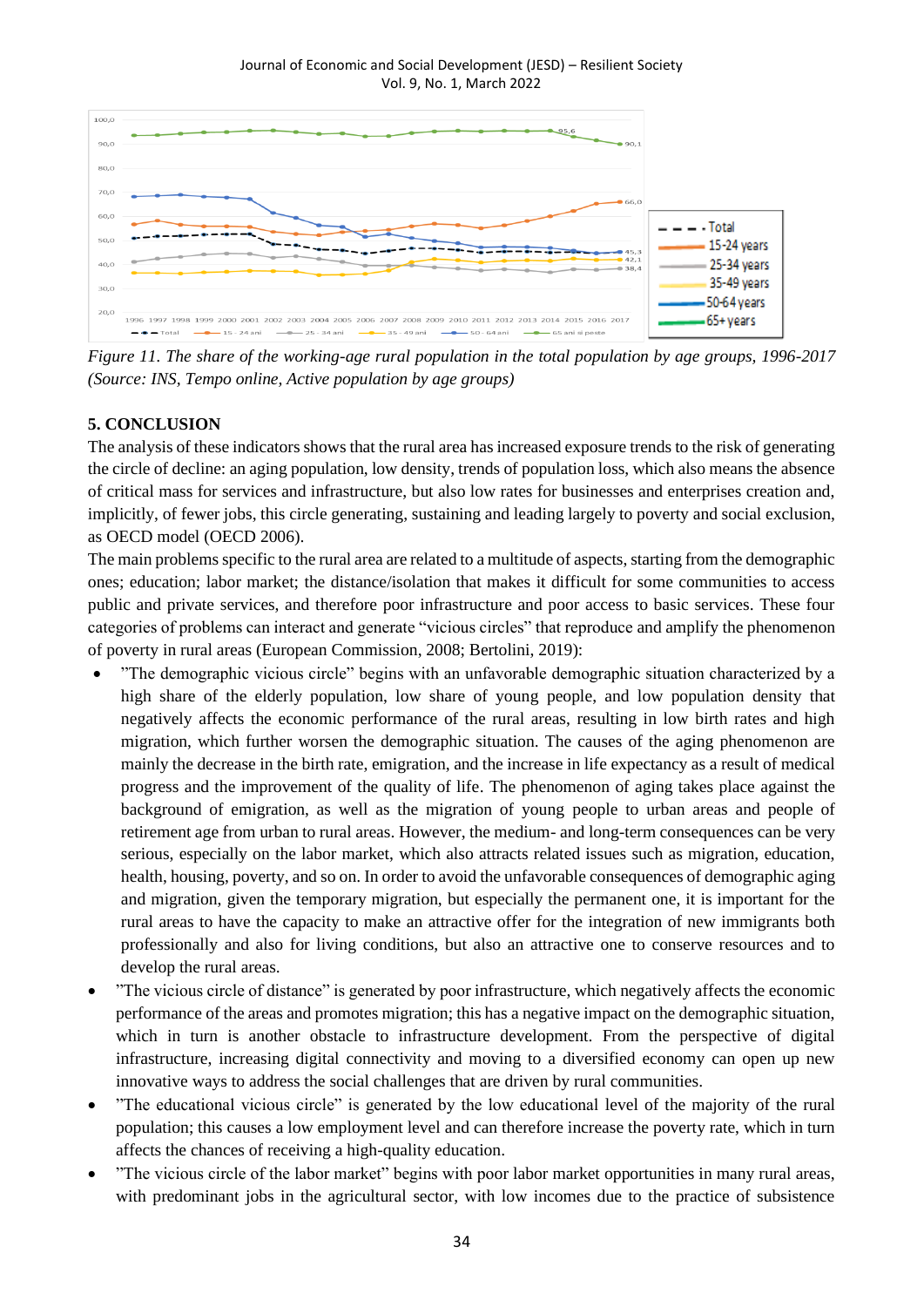farming in many cases, because the rural economy is insufficiently diversified and poorly integrated into the market economy. This aspect forces many skilled people to migrate and thus worsen the quality of the local workforce. A low-skilled workforce is a deterrent factor to the investment of domestic or foreign companies in the area, resulting in further deterioration of the labor market situation, but also in increased poverty.

The evolution of population quotas in rural areas indicates a trend of increased exposure to the risk of generating the circle of decline (OECD, 2006): the aging population, low population density, trends of population loss through migration. On the other hand, many other determinants, such as the level of education, health status, and so on, directly affect employment and at the same time has a direct impact on poverty, leading to an increase the vulnerabilities. At the same time, in the rural area, these vulnerabilities are further amplified, the risks of poverty, as well as those of poverty and social exclusion having significant magnitudes and persistences. All these major predictors and determinants of poverty (education, health, employment, and so on) feed, self-generate, and support each other. All these major determinants represent the core of all national strategies and policies aimed at reducing poverty and social exclusion. Over time, numerous strategies, action plans, measures, directions of action, initiatives at the national, regional, county, rural, and the local levels, that directly concern the individual/household, as well as zonal strategies, that directly concern the community as a whole, have been implemented. Although this broad spectrum of sectoral policies, programs, and interventions that have targeted either the entire population or various vulnerable groups facing various social risks, had some results: the effects are visible by reducing the incidence of poverty in recent years. These efforts must be supported, continued, and amplified, with the major aim of reducing the poverty and social exclusion and improving the quality of life, especially among vulnerable people.

# **LITERATURE:**

- 1. Alderman, H., Cord, L., Chaudhury, N., Cornelius, C., Okidegbe, N, Scott, C.D. and Schonberger, S. (2001). *Rural Poverty*. *Draft for Comments*. April, 2001. Retrieved 11.03.2022 from https://intussen.info/OldSite/Documenten/Noord/Internationaal/WB/PRSP%20Sourcebook/10%20Rural %20poverty.pdf.
- 2. Atkinson, Tony, Cantillon, Bea, Marlier, Eric, Nolan, Brian. (2002). *Social Indicators: The EU and Social Inclusion*, Oxford University Press, Oxford, pp. 78. Retrieved 11.03.2022 from https://oxford.universitypressscholarship.com/view/10.1093/0199253498.001.0001/acprof-9780199253494.
- 3. Bertolini, Luca, le Clercq, Frank, Straatemeier, Thomas. (2008). *Urban Transportation Planning in Transition*. Transport Policy, Volume 15, Issue 2, March 2008, pp. 69-72. Retrieved 28.02.2022 from https://www.sciencedirect.com/science/article/abs/pii/S0967070X07001072?via%3Dihub.
- 4. Cord, Louise. (2002). *Rural Poverty - Chapter 15*, pp. 65-122. A Sourcebook for Poverty Reduction Strategies. Volume 2: Macroeconomic and Sectoral Approaches, Ed. By Jeni Klugman. The World Bank, Retrieved 11.03.2022 from

https://documents1.worldbank.org/curated/en/681651468147315119/pdf/298000v-2.pdf.

- 5. European Commission. (2008), *Poverty and Social Exclusion in Rural Areas, Final Study Report*. Retrieved 26.02.2022 from https://ec.europa.eu/social/BlobServlet?docId=2087&langId=en.
- 6. European Commission. *The 2018 Country Report on Romania. European Semester 2018: Assessment of progress on structural reforms, prevention and correction of macroeconomic imbalances, and results of in-depth assessments carried out under Regulation (EU) No 1095/2010*. pp. 64/76. Retrieved 13.03.2022 from https://eur-lex.europa.eu/legal-content/RO/TXT/?uri=SWD:2018:221:FIN.
- 7. European Commission. Eurostat database. Retrieved from
- 8. https://ec.europa.eu/eurostat/web/main/data/statistics-a-z.